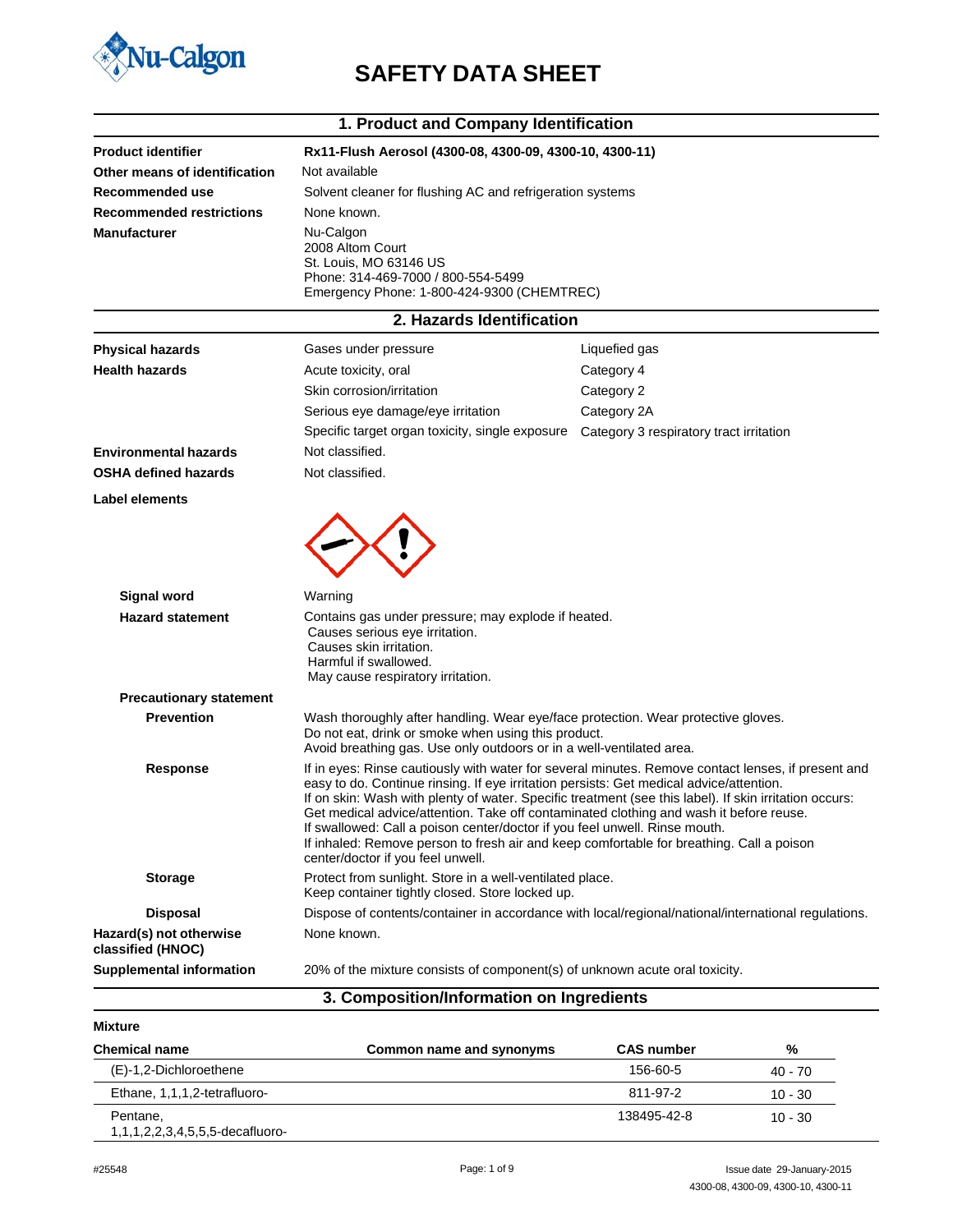| <b>Chemical name</b>                                                         | Common name and synonyms                                                                                                                                                                                                                                                                                                                                                                                                                                                           | <b>CAS number</b> | %        |
|------------------------------------------------------------------------------|------------------------------------------------------------------------------------------------------------------------------------------------------------------------------------------------------------------------------------------------------------------------------------------------------------------------------------------------------------------------------------------------------------------------------------------------------------------------------------|-------------------|----------|
| Butane, 1,1,1,3,3-pentafluoro-                                               |                                                                                                                                                                                                                                                                                                                                                                                                                                                                                    | 406-58-6          | $5 - 10$ |
| <b>Composition comments</b>                                                  | US GHS: The exact percentage (concentration) of composition has been withheld as a trade<br>secret in accordance with paragraph (i) of §1910.1200.                                                                                                                                                                                                                                                                                                                                 |                   |          |
|                                                                              | 4. First Aid Measures                                                                                                                                                                                                                                                                                                                                                                                                                                                              |                   |          |
| <b>Inhalation</b>                                                            | If inhaled: Remove person to fresh air and keep comfortable for breathing. Call a poison<br>center/doctor if you feel unwell.                                                                                                                                                                                                                                                                                                                                                      |                   |          |
| Skin contact                                                                 | If on skin: Wash with plenty of water. If skin irritation occurs: Get medical advice/attention. Take off<br>contaminated clothing and wash it before reuse.                                                                                                                                                                                                                                                                                                                        |                   |          |
| Eye contact                                                                  | If in eyes: Rinse cautiously with water for several minutes. Remove contact lenses, if present and<br>easy to do. Continue rinsing. If eye irritation persists: Get medical advice/attention.                                                                                                                                                                                                                                                                                      |                   |          |
| Ingestion                                                                    | If swallowed: Call a poison center/doctor if you feel unwell. Rinse mouth.                                                                                                                                                                                                                                                                                                                                                                                                         |                   |          |
| <b>Most important</b><br>symptoms/effects, acute and<br>delayed              | Symptoms may include stinging, tearing, redness, swelling, and blurred vision. Skin irritation. May<br>cause redness and pain.                                                                                                                                                                                                                                                                                                                                                     |                   |          |
| Indication of immediate<br>medical attention and special<br>treatment needed | Provide general supportive measures and treat symptomatically. In case of shortness of breath,<br>give oxygen. Keep victim warm. Keep victim under observation. Symptoms may be delayed.                                                                                                                                                                                                                                                                                           |                   |          |
| <b>General information</b>                                                   | Ensure that medical personnel are aware of the material(s) involved, and take precautions to<br>protect themselves. In the case of accident or if you feel unwell, seek medical advice immediately<br>(show the label where possible). Show this safety data sheet to the doctor in attendance. Do not<br>puncture or incinerate container. Do not store at temperatures above 49°C.                                                                                               |                   |          |
|                                                                              | 5. Fire Fighting Measures                                                                                                                                                                                                                                                                                                                                                                                                                                                          |                   |          |
| Suitable extinguishing media                                                 | Treat for surrounding material.                                                                                                                                                                                                                                                                                                                                                                                                                                                    |                   |          |
| Unsuitable extinguishing<br>media                                            | None known.                                                                                                                                                                                                                                                                                                                                                                                                                                                                        |                   |          |
| Specific hazards arising from<br>the chemical                                | Contents under pressure. Pressurized container may explode when exposed to heat or flame. Cool<br>containers with flooding quantities of water until well after fire is out. Firefighters should wear a<br>self-contained breathing apparatus.                                                                                                                                                                                                                                     |                   |          |
| Special protective equipment<br>and precautions for firefighters             | Firefighters should wear full protective clothing including self contained breathing apparatus.                                                                                                                                                                                                                                                                                                                                                                                    |                   |          |
| <b>Fire-fighting</b><br>equipment/instructions                               | In case of fire: Stop leak if safe to do so. Move containers from fire area if you can do so without<br>risk. Cool containers with flooding quantities of water until well after fire is out. For massive fire in<br>cargo area, use unmanned hose holder or monitor nozzles, if possible. If not, withdraw and let fire<br>burn out.                                                                                                                                              |                   |          |
| <b>Specific methods</b>                                                      | Cool containers exposed to flames with water until well after the fire is out.                                                                                                                                                                                                                                                                                                                                                                                                     |                   |          |
| <b>Hazardous combustion</b><br>products                                      | May include and are not limited to: Oxides of carbon.                                                                                                                                                                                                                                                                                                                                                                                                                              |                   |          |
| <b>Explosion data</b>                                                        |                                                                                                                                                                                                                                                                                                                                                                                                                                                                                    |                   |          |
| Sensitivity to mechanical<br>impact                                          | Not available.                                                                                                                                                                                                                                                                                                                                                                                                                                                                     |                   |          |
| <b>Sensitivity to static</b><br>discharge                                    | Not available.                                                                                                                                                                                                                                                                                                                                                                                                                                                                     |                   |          |
|                                                                              | <b>6. Accidental Release Measures</b>                                                                                                                                                                                                                                                                                                                                                                                                                                              |                   |          |
| Personal precautions,<br>protective equipment and<br>emergency procedures    | Keep unnecessary personnel away. Keep out of low areas. Keep people away from and upwind of<br>spill/leak. Wear appropriate protective equipment and clothing during clean-up. Do not touch<br>damaged containers or spilled material unless wearing appropriate protective clothing. Avoid<br>breathing gas. Ensure adequate ventilation. Local authorities should be advised if significant<br>spillages cannot be contained. For personal protection, see section 8 of the SDS. |                   |          |
| <b>Methods and materials for</b><br>containment and cleaning up              | Extinguish all flames in the vicinity. Stop the flow of material, if this is without risk. Isolate area until<br>gas has dispersed. Dike far ahead of spill for later disposal. Use water spray to reduce vapors or<br>divert vapor cloud drift. Prevent entry into waterways, sewer, basements or confined areas.<br>Following product recovery, flush area with water. For waste disposal, see section 13 of the SDS.                                                            |                   |          |

**Environmental precautions** Prevent further leakage or spillage if safe to do so. Do not contaminate water. Avoid discharge into

drains, water courses or onto the ground.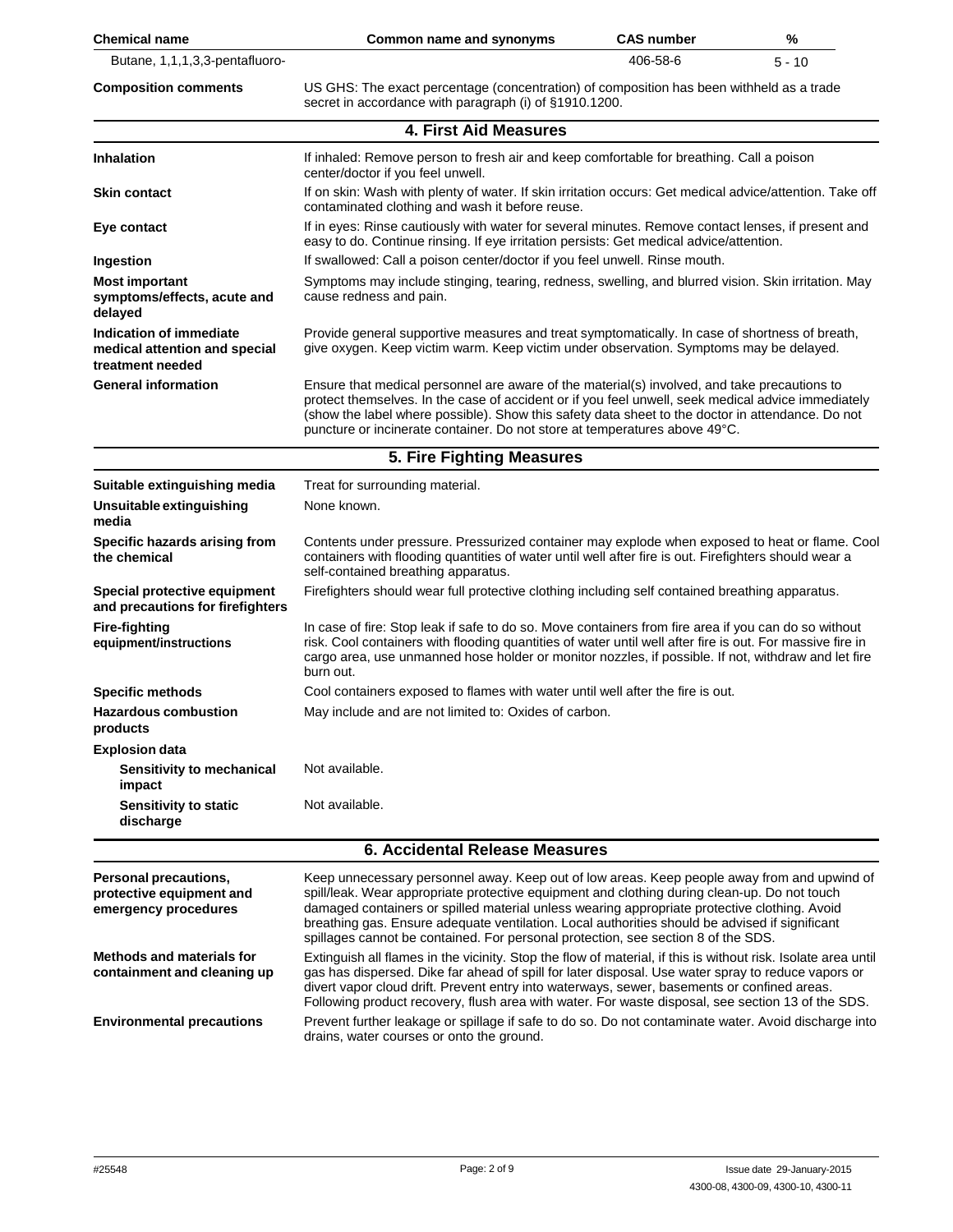| 7. Handling and Storage                                         |                                                                                                                                                                                                                                                                                                                                                                                                         |  |
|-----------------------------------------------------------------|---------------------------------------------------------------------------------------------------------------------------------------------------------------------------------------------------------------------------------------------------------------------------------------------------------------------------------------------------------------------------------------------------------|--|
| <b>Precautions for safe handling</b>                            | Use only with adequate ventilation.<br>Do not taste or swallow. Avoid breathing gas. Avoid contact with eyes, skin and clothing.<br>Avoid prolonged exposure. Wear appropriate personal protective equipment. Observe good<br>industrial hygiene practices. When using, do not eat, drink or smoke.<br>Wash thoroughly after handling. Use good industrial hygiene practices in handling this material. |  |
| Conditions for safe storage,<br>including any incompatibilities | Store locked up. Keep container tightly closed. Store in a cool, dry place out of direct sunlight.<br>Store in a well-ventilated place. Store away from incompatible materials (see Section 10 of the<br>SDS). Keep out of reach of children. Do not store at temperatures above 49 °C (120.2°F). Keep<br>away from heat, open flames or other sources of ignition.                                     |  |

### **8. Exposure Controls/Personal Protection**

#### **Occupational exposure limits**

**US. OSHA Table Z-1 Limits for Air Contaminants (29 CFR 1910.1000) Components Type Value** (E)-1,2-Dichloroethene (CAS 156-60-5) PEL 790 mg/m3 200 ppm **US. ACGIH Threshold Limit Values Components Type Value** (E)-1,2-Dichloroethene (CAS 156-60-5) TWA 200 ppm **US. NIOSH: Pocket Guide to Chemical Hazards Components Type Value** (E)-1,2-Dichloroethene (CAS 156-60-5) TWA 790 mg/m3 200 ppm **US. AIHA Workplace Environmental Exposure Level (WEEL) Guides Components Type Value** Ethane, 1,1,1,2-tetrafluoro- (CAS 811-97-2) TWA 4240 mg/m3 1000 ppm **Biological limit values** No biological exposure limits noted for the ingredient(s). **Appropriate engineering controls** Good general ventilation (typically 10 air changes per hour) should be used. Ventilation rates should be matched to conditions. If applicable, use process enclosures, local exhaust ventilation, or other engineering controls to maintain airborne levels below recommended exposure limits. If exposure limits have not been established, maintain airborne levels to an acceptable level. **Individual protection measures, such as personal protective equipment Eye/face protection** Wear safety glasses with side shields (or goggles). **Skin protection** Hand protection **Rubber gloves.** Confirm with a reputable supplier first. **Other** Wear appropriate chemical resistant clothing. As required by employer code. **Respiratory protection** In case of insufficient ventilation, wear suitable respiratory equipment. Where exposure guideline levels may be exceeded, use an approved NIOSH respirator. **Thermal hazards** Not applicable. **General hygiene considerations** When using, do not eat, drink or smoke. Wash hands and face before breaks and immediately after handling the product. Always observe good personal hygiene measures, such as washing after handling the material and before eating, drinking, and/or smoking. Routinely wash work clothing and protective equipment to remove contaminants. When using do not eat or drink.

### **9. Physical and Chemical Properties**

| Appearance                   | Clear                  |
|------------------------------|------------------------|
| <b>Physical state</b>        | Gas.                   |
| Form                         | Liquefied gas. Aerosol |
| Color                        | Colorless              |
| Odor                         | slight ether           |
| Odor threshold               | Not available.         |
| рH                           | Not available.         |
| Melting point/freezing point | Not available.         |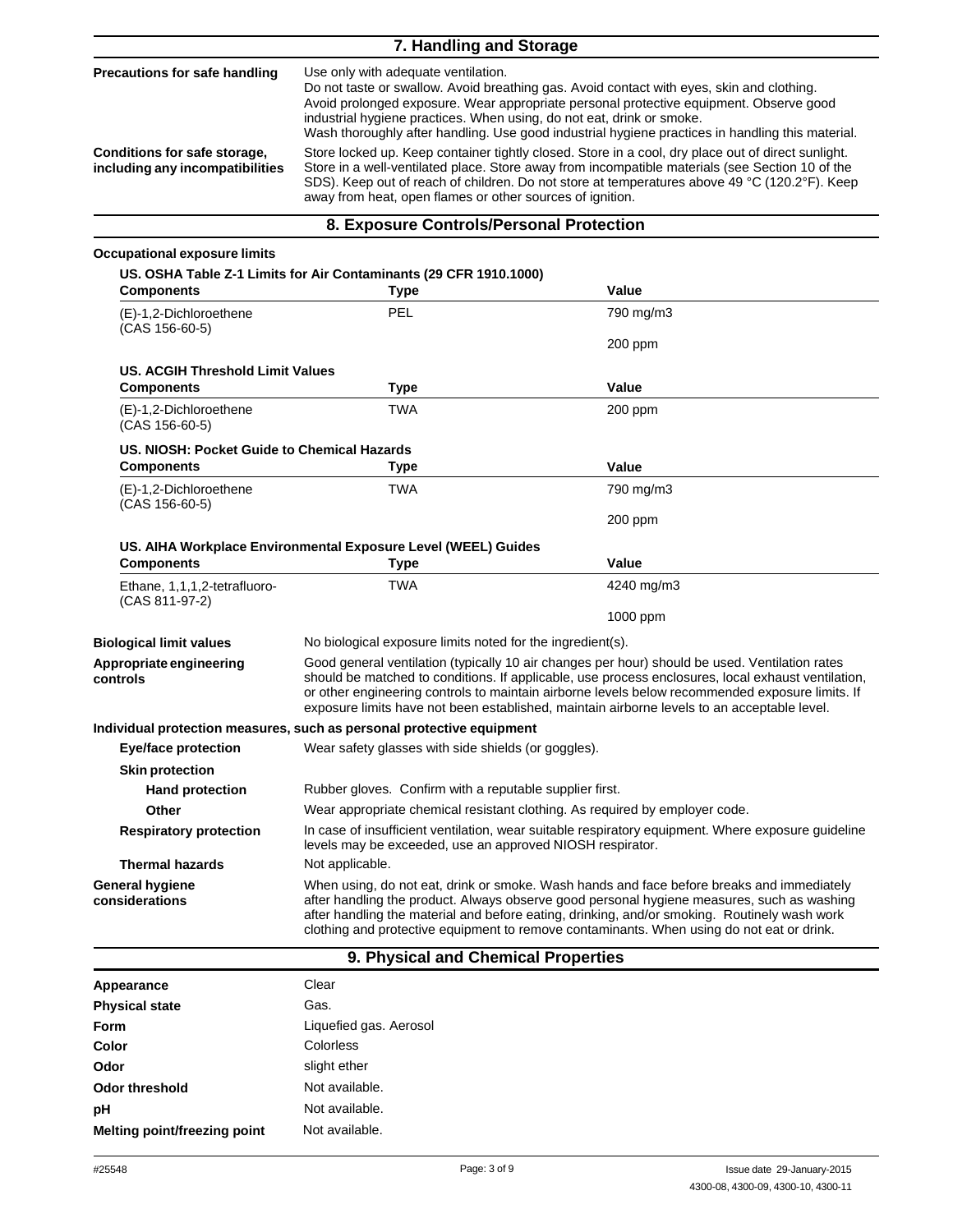| Initial boiling point and boiling<br>range                                         | 105.8 °F (41 °C)                                                                                                               |                     |  |
|------------------------------------------------------------------------------------|--------------------------------------------------------------------------------------------------------------------------------|---------------------|--|
| Pour point                                                                         | Not available.                                                                                                                 |                     |  |
| <b>Specific gravity</b>                                                            | Not available.                                                                                                                 |                     |  |
| <b>Partition coefficient</b><br>(n-octanol/water)                                  | Not available.                                                                                                                 |                     |  |
| <b>Flash point</b>                                                                 | Not available.                                                                                                                 |                     |  |
| <b>Evaporation rate</b>                                                            | Not available.                                                                                                                 |                     |  |
| Flammability (solid, gas)                                                          | Not applicable.                                                                                                                |                     |  |
| Upper/lower flammability or explosive limits                                       |                                                                                                                                |                     |  |
| <b>Flammability limit - lower</b><br>$(\%)$                                        | > 5                                                                                                                            |                     |  |
| <b>Flammability limit - upper</b><br>(%)                                           | < 14.4                                                                                                                         |                     |  |
| Explosive limit - lower (%)                                                        | Not available.                                                                                                                 |                     |  |
| Explosive limit - upper (%)                                                        | Not available.                                                                                                                 |                     |  |
| Vapor pressure                                                                     | 284 mm Hg                                                                                                                      |                     |  |
| Vapor density                                                                      | $3.4$ (air = 1)                                                                                                                |                     |  |
| <b>Relative density</b>                                                            | Not available.                                                                                                                 |                     |  |
| Solubility(ies)                                                                    | 0.4 g/100g H2O @ 20°C                                                                                                          |                     |  |
| <b>Auto-ignition temperature</b>                                                   | Not available.                                                                                                                 |                     |  |
| <b>Decomposition temperature</b>                                                   | Not available.                                                                                                                 |                     |  |
| <b>Viscosity</b>                                                                   | Not available.                                                                                                                 |                     |  |
| <b>Other information</b>                                                           |                                                                                                                                |                     |  |
| <b>Percent volatile</b>                                                            | 100 %                                                                                                                          |                     |  |
| VOC (Weight %)                                                                     | 697 g/l                                                                                                                        |                     |  |
|                                                                                    | 10. Stability and Reactivity                                                                                                   |                     |  |
| <b>Reactivity</b>                                                                  | Powdered metal. This product may react with strong alkalies.                                                                   |                     |  |
| Possibility of hazardous<br>reactions                                              | No dangerous reaction known under conditions of normal use.                                                                    |                     |  |
| <b>Chemical stability</b>                                                          | Stable under recommended storage conditions.                                                                                   |                     |  |
| <b>Conditions to avoid</b>                                                         | Do not mix with other chemicals. Aerosol containers are unstable at temperatures above 49°C<br>$(120.2^{\circ}F).$             |                     |  |
| Incompatible materials                                                             | Strong oxidizing agents. Alkalis.                                                                                              |                     |  |
| Hazardous decomposition<br>products                                                | May include and are not limited to: Oxides of carbon. Hydrogen fluoride.                                                       |                     |  |
|                                                                                    | 11. Toxicological Information                                                                                                  |                     |  |
| <b>Routes of exposure</b>                                                          | Inhalation. Ingestion. Skin contact. Eye contact.                                                                              |                     |  |
| Information on likely routes of exposure                                           |                                                                                                                                |                     |  |
| Ingestion                                                                          | Harmful if swallowed.                                                                                                          |                     |  |
| <b>Inhalation</b>                                                                  | Prolonged inhalation may be harmful. May cause irritation to the respiratory system.                                           |                     |  |
| <b>Skin contact</b>                                                                | Causes skin irritation.                                                                                                        |                     |  |
| Eye contact                                                                        | Causes serious eye irritation.                                                                                                 |                     |  |
| Symptoms related to the<br>physical, chemical and<br>toxicological characteristics | Symptoms may include stinging, tearing, redness, swelling, and blurred vision. Skin irritation. May<br>cause redness and pain. |                     |  |
| Information on toxicological effects                                               |                                                                                                                                |                     |  |
| <b>Acute toxicity</b>                                                              | Harmful if swallowed. May cause respiratory irritation.                                                                        |                     |  |
| <b>Components</b>                                                                  | <b>Species</b>                                                                                                                 | <b>Test Results</b> |  |
| (E)-1,2-Dichloroethene (CAS 156-60-5)<br>Acute<br>Dermal                           |                                                                                                                                |                     |  |
| LD50                                                                               | Rabbit                                                                                                                         | 5000 mg/kg          |  |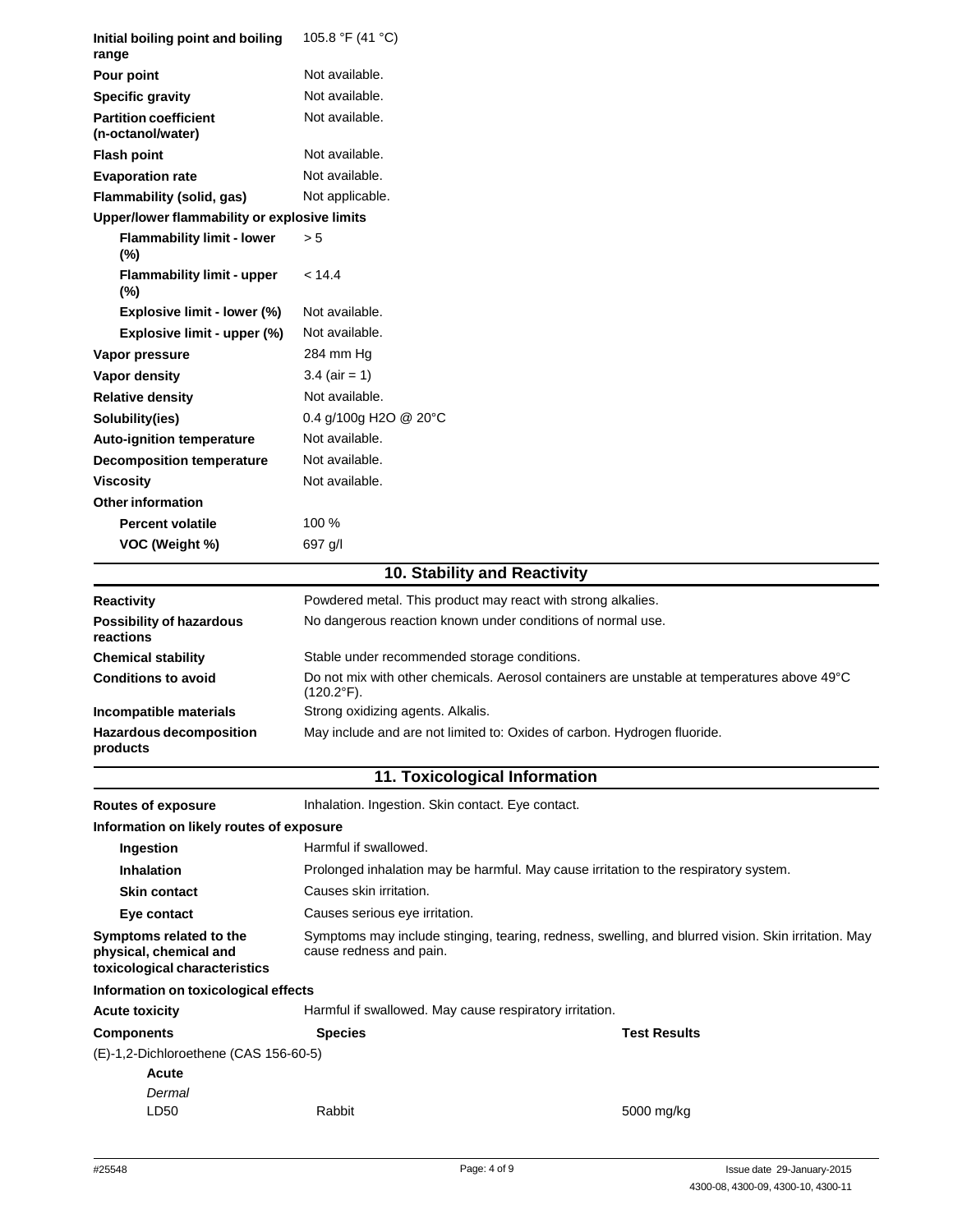| <b>Components</b>     |                                                            | <b>Species</b>                                                             | <b>Test Results</b> |  |
|-----------------------|------------------------------------------------------------|----------------------------------------------------------------------------|---------------------|--|
|                       | Inhalation<br><b>LC50</b>                                  | Mouse                                                                      | 21723 ppm, 6 Hours  |  |
|                       | Oral<br>LD50                                               | Mouse                                                                      | 2220 mg/kg          |  |
|                       |                                                            | Rat                                                                        | 1235 mg/kg          |  |
|                       | Butane, 1,1,1,3,3-pentafluoro- (CAS 406-58-6)              |                                                                            |                     |  |
|                       | Acute                                                      |                                                                            |                     |  |
|                       | Inhalation<br><b>LC50</b>                                  | Rat                                                                        | 100000 ppm, 4 hours |  |
|                       | Oral<br>LD50                                               | Rat                                                                        | > 2000 mg/kg        |  |
|                       | Ethane, 1,1,1,2-tetrafluoro- (CAS 811-97-2)                |                                                                            |                     |  |
|                       | <b>Acute</b>                                               |                                                                            |                     |  |
|                       | Inhalation                                                 |                                                                            |                     |  |
|                       | <b>LC50</b>                                                | Rat                                                                        | > 500000 ppm        |  |
|                       | Oral                                                       |                                                                            |                     |  |
|                       | LD50                                                       | Not available                                                              |                     |  |
|                       | Pentane, 1,1,1,2,2,3,4,5,5,5-decafluoro- (CAS 138495-42-8) |                                                                            |                     |  |
|                       | Acute                                                      |                                                                            |                     |  |
|                       | Dermal                                                     |                                                                            |                     |  |
|                       | LD50                                                       | Rabbit                                                                     | > 5000 mg/kg        |  |
|                       | <i><b>Inhalation</b></i><br><b>LC50</b>                    | Rat                                                                        | 11100 ppm, 4 hours  |  |
|                       | Oral                                                       |                                                                            |                     |  |
|                       | LD <sub>50</sub>                                           | Rat                                                                        | > 5000 mg/kg        |  |
|                       | <b>Skin corrosion/irritation</b>                           | Causes skin irritation.                                                    |                     |  |
|                       | <b>Exposure minutes</b>                                    | Not available.                                                             |                     |  |
|                       | Erythema value                                             | Not available.                                                             |                     |  |
|                       | Oedema value                                               | Not available.                                                             |                     |  |
| irritation            | Serious eye damage/eye                                     | Causes serious eye irritation.                                             |                     |  |
|                       | <b>Corneal opacity value</b>                               | Not available.                                                             |                     |  |
|                       | Iris lesion value                                          | Not available.                                                             |                     |  |
| value                 | <b>Conjunctival reddening</b>                              | Not available.                                                             |                     |  |
|                       | Conjunctival oedema value                                  | Not available.                                                             |                     |  |
|                       | Recover days                                               | Not available.                                                             |                     |  |
|                       | Respiratory or skin sensitization                          |                                                                            |                     |  |
|                       | <b>Respiratory sensitization</b>                           | Not available.                                                             |                     |  |
|                       | <b>Skin sensitization</b>                                  | Prolonged or repeated exposure can cause drying, defatting and dermatitis. |                     |  |
|                       | Germ cell mutagenicity                                     | Non-hazardous by WHMIS/OSHA criteria.                                      |                     |  |
| <b>Mutagenicity</b>   |                                                            | Non-hazardous by WHMIS/OSHA criteria.                                      |                     |  |
|                       | Carcinogenicity                                            | No ingredients listed by IARC, ACGIH, NTP or OSHA.                         |                     |  |
|                       | <b>Reproductive toxicity</b>                               | Non-hazardous by WHMIS/OSHA criteria.                                      |                     |  |
| <b>Teratogenicity</b> |                                                            | Non-hazardous by WHMIS/OSHA criteria.                                      |                     |  |
|                       | Specific target organ toxicity -<br>single exposure        | Respiratory tract irritation.                                              |                     |  |
|                       | Specific target organ toxicity -<br>repeated exposure      | Not classified.                                                            |                     |  |
|                       | <b>Aspiration hazard</b>                                   | Not likely, due to the form of the product.                                |                     |  |
|                       | <b>Chronic effects</b>                                     | Prolonged inhalation may be harmful.                                       |                     |  |
|                       | <b>Further information</b>                                 | Not available.                                                             |                     |  |
|                       | <b>Name of Toxicologically</b>                             | Not available.                                                             |                     |  |
|                       | <b>Synergistic Products</b>                                |                                                                            |                     |  |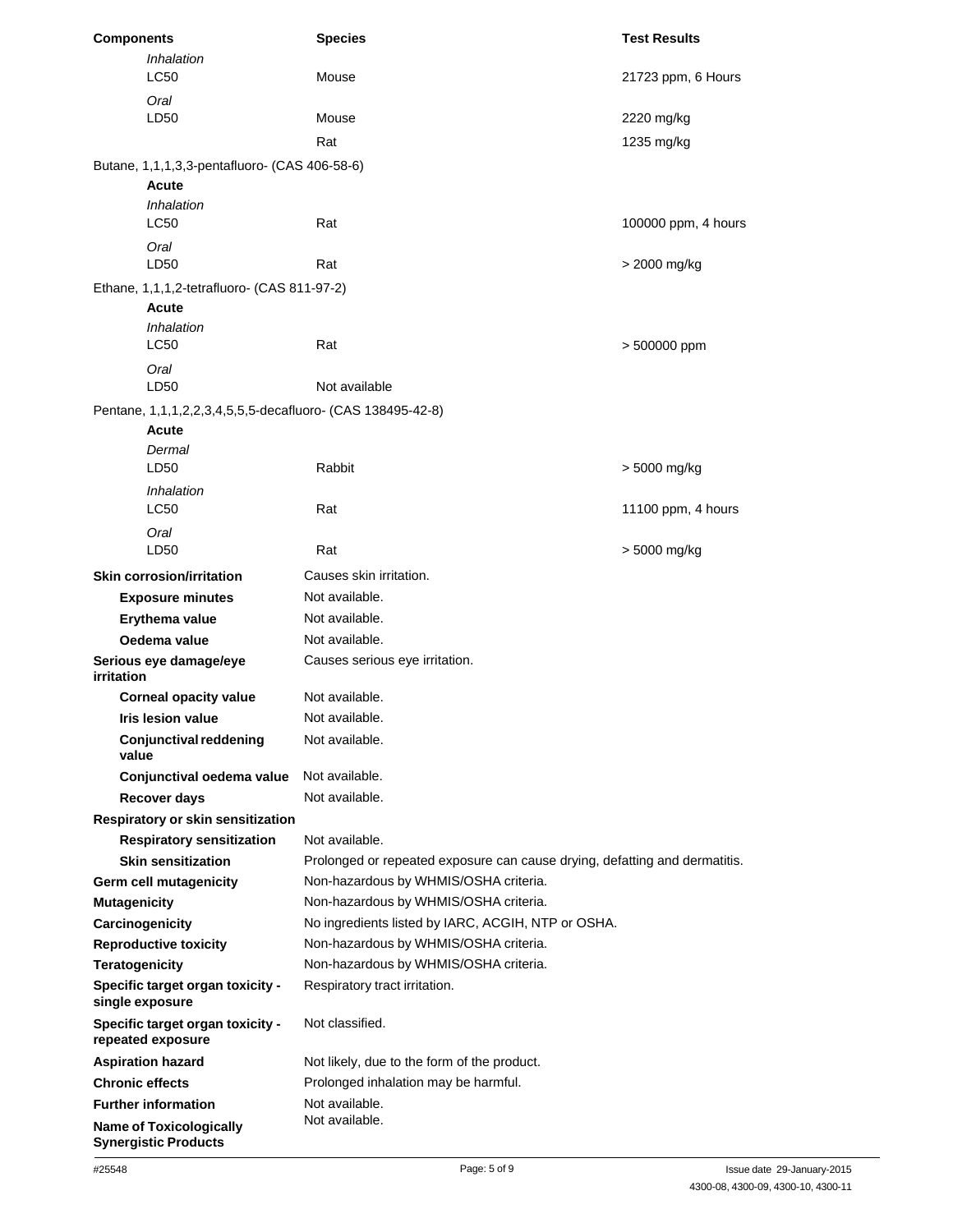|                                                         |                                                                                                                                                                                                                                                                                                                                                                           | 12. Ecological Information                                 |                                                                                                                                                                                             |  |  |
|---------------------------------------------------------|---------------------------------------------------------------------------------------------------------------------------------------------------------------------------------------------------------------------------------------------------------------------------------------------------------------------------------------------------------------------------|------------------------------------------------------------|---------------------------------------------------------------------------------------------------------------------------------------------------------------------------------------------|--|--|
| <b>Ecotoxicity</b>                                      | See below                                                                                                                                                                                                                                                                                                                                                                 |                                                            |                                                                                                                                                                                             |  |  |
| <b>Components</b>                                       |                                                                                                                                                                                                                                                                                                                                                                           | <b>Species</b>                                             | <b>Test Results</b>                                                                                                                                                                         |  |  |
| (E)-1,2-Dichloroethene (CAS 156-60-5)                   |                                                                                                                                                                                                                                                                                                                                                                           |                                                            |                                                                                                                                                                                             |  |  |
| <b>Aquatic</b>                                          |                                                                                                                                                                                                                                                                                                                                                                           |                                                            |                                                                                                                                                                                             |  |  |
| Fish                                                    | LC50                                                                                                                                                                                                                                                                                                                                                                      | Bluegill (Lepomis macrochirus)                             | 120 - 160 mg/l, 96 hours                                                                                                                                                                    |  |  |
|                                                         |                                                                                                                                                                                                                                                                                                                                                                           |                                                            |                                                                                                                                                                                             |  |  |
| Persistence and degradability                           |                                                                                                                                                                                                                                                                                                                                                                           | No data is available on the degradability of this product. |                                                                                                                                                                                             |  |  |
| <b>Bioaccumulative potential</b>                        | No data available.                                                                                                                                                                                                                                                                                                                                                        |                                                            |                                                                                                                                                                                             |  |  |
| <b>Mobility in soil</b>                                 | No data available.                                                                                                                                                                                                                                                                                                                                                        |                                                            |                                                                                                                                                                                             |  |  |
| <b>Mobility in general</b>                              | Not available.                                                                                                                                                                                                                                                                                                                                                            |                                                            |                                                                                                                                                                                             |  |  |
| Other adverse effects                                   |                                                                                                                                                                                                                                                                                                                                                                           |                                                            | No other adverse environmental effects (e.g. ozone depletion, photochemical ozone creation<br>potential, endocrine disruption, global warming potential) are expected from this component.  |  |  |
|                                                         |                                                                                                                                                                                                                                                                                                                                                                           | 13. Disposal Considerations                                |                                                                                                                                                                                             |  |  |
| <b>Disposal instructions</b>                            | Consult authorities before disposal. This material and its container must be disposed of as<br>hazardous waste. Do not allow this material to drain into sewers/water supplies. Do not<br>contaminate ponds, waterways or ditches with chemical or used container. Dispose of<br>contents/container in accordance with local/regional/national/international regulations. |                                                            |                                                                                                                                                                                             |  |  |
| Local disposal regulations                              |                                                                                                                                                                                                                                                                                                                                                                           | Dispose in accordance with all applicable regulations.     |                                                                                                                                                                                             |  |  |
| Hazardous waste code                                    |                                                                                                                                                                                                                                                                                                                                                                           |                                                            | The waste code should be assigned in discussion between the user, the producer and the waste                                                                                                |  |  |
|                                                         | disposal company.                                                                                                                                                                                                                                                                                                                                                         |                                                            |                                                                                                                                                                                             |  |  |
| US RCRA Hazardous Waste U List: Reference               |                                                                                                                                                                                                                                                                                                                                                                           |                                                            |                                                                                                                                                                                             |  |  |
| (E)-1,2-Dichloroethene (CAS 156-60-5)                   |                                                                                                                                                                                                                                                                                                                                                                           | U079                                                       |                                                                                                                                                                                             |  |  |
| Waste from residues / unused<br>products                | Disposal instructions).                                                                                                                                                                                                                                                                                                                                                   |                                                            | Dispose of in accordance with local regulations. Empty containers or liners may retain some<br>product residues. This material and its container must be disposed of in a safe manner (see: |  |  |
| <b>Contaminated packaging</b>                           | Empty containers should be taken to an approved waste handling site for recycling or disposal.<br>Since emptied containers may retain product residue, follow label warnings even after container is<br>emptied.                                                                                                                                                          |                                                            |                                                                                                                                                                                             |  |  |
|                                                         | 14. Transport Information                                                                                                                                                                                                                                                                                                                                                 |                                                            |                                                                                                                                                                                             |  |  |
| U.S. Department of Transportation (DOT)                 |                                                                                                                                                                                                                                                                                                                                                                           |                                                            |                                                                                                                                                                                             |  |  |
| <b>Basic shipping requirements:</b>                     |                                                                                                                                                                                                                                                                                                                                                                           |                                                            |                                                                                                                                                                                             |  |  |
| UN number                                               | UN1950                                                                                                                                                                                                                                                                                                                                                                    |                                                            |                                                                                                                                                                                             |  |  |
| Proper shipping name                                    |                                                                                                                                                                                                                                                                                                                                                                           | Aerosols, non-flammable, (each not exceeding 1 L capacity) |                                                                                                                                                                                             |  |  |
| <b>Hazard class</b>                                     | Limited Quantity - US                                                                                                                                                                                                                                                                                                                                                     |                                                            |                                                                                                                                                                                             |  |  |
| <b>Packaging exceptions</b>                             | 306                                                                                                                                                                                                                                                                                                                                                                       |                                                            |                                                                                                                                                                                             |  |  |
| Packaging non bulk                                      | None                                                                                                                                                                                                                                                                                                                                                                      |                                                            |                                                                                                                                                                                             |  |  |
| Packaging bulk                                          | None                                                                                                                                                                                                                                                                                                                                                                      |                                                            |                                                                                                                                                                                             |  |  |
| <b>Transportation of Dangerous Goods (TDG - Canada)</b> |                                                                                                                                                                                                                                                                                                                                                                           |                                                            |                                                                                                                                                                                             |  |  |
| <b>Basic shipping requirements:</b>                     |                                                                                                                                                                                                                                                                                                                                                                           |                                                            |                                                                                                                                                                                             |  |  |
| <b>UN number</b>                                        | <b>UN1950</b>                                                                                                                                                                                                                                                                                                                                                             |                                                            |                                                                                                                                                                                             |  |  |
| Proper shipping name<br><b>Hazard class</b>             |                                                                                                                                                                                                                                                                                                                                                                           | AEROSOLS, non-flammable                                    |                                                                                                                                                                                             |  |  |
| <b>Special provisions</b>                               | 80                                                                                                                                                                                                                                                                                                                                                                        | Limited Quantity - Canada                                  |                                                                                                                                                                                             |  |  |
| IATA/ICAO (Air)                                         |                                                                                                                                                                                                                                                                                                                                                                           |                                                            |                                                                                                                                                                                             |  |  |
| <b>Basic shipping requirements:</b>                     |                                                                                                                                                                                                                                                                                                                                                                           |                                                            |                                                                                                                                                                                             |  |  |
| <b>UN number</b>                                        | <b>UN1950</b>                                                                                                                                                                                                                                                                                                                                                             |                                                            |                                                                                                                                                                                             |  |  |
| Proper shipping name                                    |                                                                                                                                                                                                                                                                                                                                                                           | Aerosols, non-flammable                                    |                                                                                                                                                                                             |  |  |
| <b>Hazard class</b>                                     |                                                                                                                                                                                                                                                                                                                                                                           | <b>Limited Quantity - IATA</b>                             |                                                                                                                                                                                             |  |  |
| <b>ERG code</b>                                         | 2L                                                                                                                                                                                                                                                                                                                                                                        |                                                            |                                                                                                                                                                                             |  |  |
| <b>IMDG (Marine Transport)</b>                          |                                                                                                                                                                                                                                                                                                                                                                           |                                                            |                                                                                                                                                                                             |  |  |
| <b>Basic shipping requirements:</b>                     |                                                                                                                                                                                                                                                                                                                                                                           |                                                            |                                                                                                                                                                                             |  |  |
| <b>UN number</b>                                        | UN1950                                                                                                                                                                                                                                                                                                                                                                    |                                                            |                                                                                                                                                                                             |  |  |
| Proper shipping name                                    | <b>AEROSOLS</b>                                                                                                                                                                                                                                                                                                                                                           |                                                            |                                                                                                                                                                                             |  |  |
| <b>Hazard class</b>                                     |                                                                                                                                                                                                                                                                                                                                                                           | <b>Limited Quantity - IMDG</b>                             |                                                                                                                                                                                             |  |  |
| <b>EmS</b>                                              | $F-D, S-U$                                                                                                                                                                                                                                                                                                                                                                |                                                            |                                                                                                                                                                                             |  |  |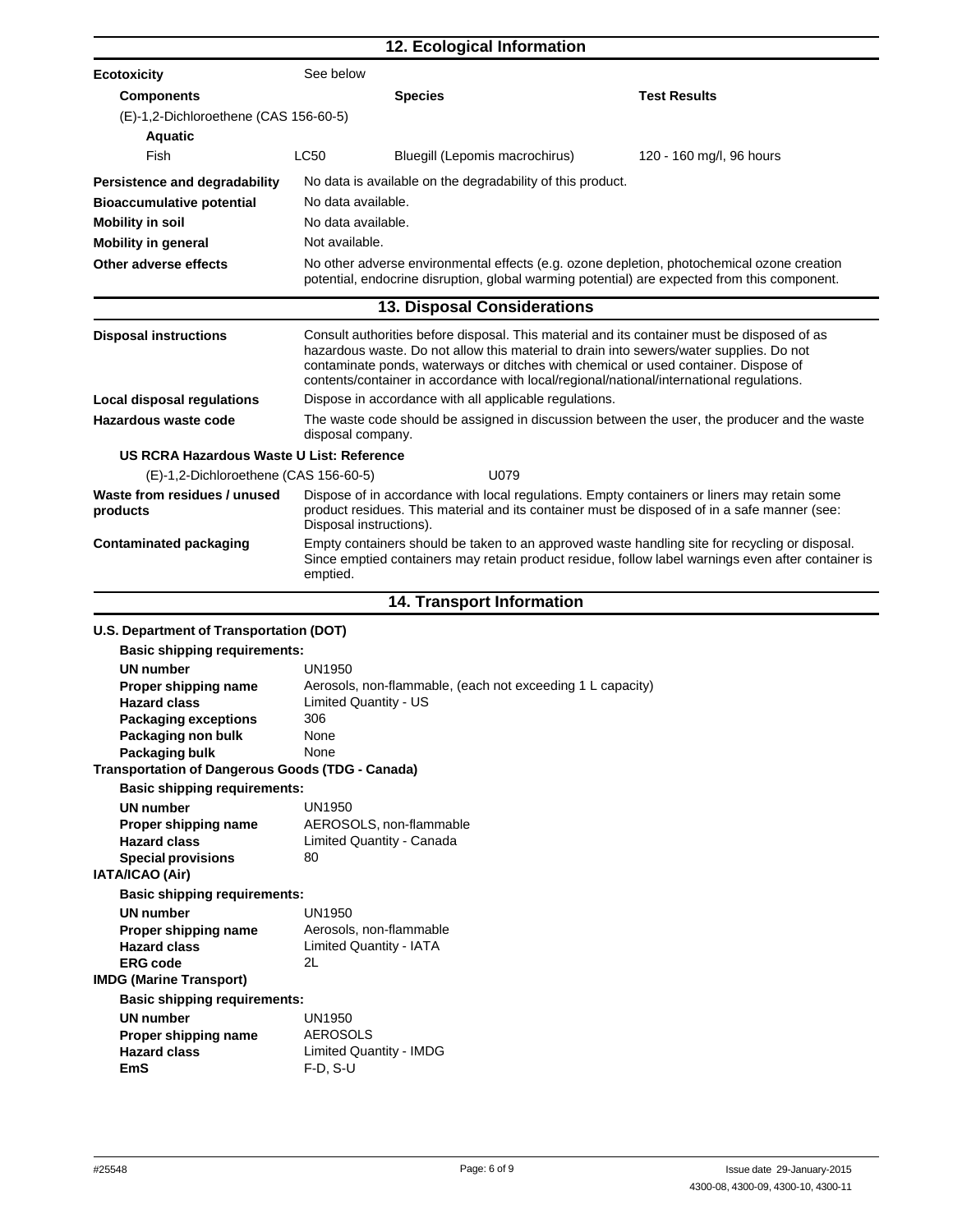

**Canadian federal regulations** 

## **15. Regulatory Information**

| This product has been classified in accordance with the hazard criteria of the Controlled Products |
|----------------------------------------------------------------------------------------------------|
| Regulations and the SDS contains all the information required by the Controlled Products           |
| Regulations.                                                                                       |
|                                                                                                    |

| Canada CEPA Schedule I: Listed substance |                                                                                                                                               |                                                                                    |
|------------------------------------------|-----------------------------------------------------------------------------------------------------------------------------------------------|------------------------------------------------------------------------------------|
| 138495-42-8)                             | Butane, 1,1,1,3,3-pentafluoro- (CAS 406-58-6)<br>Ethane, 1,1,1,2-tetrafluoro- (CAS 811-97-2)<br>Pentane, 1,1,1,2,2,3,4,5,5,5-decafluoro- (CAS | Listed.<br>Listed.<br>Listed.                                                      |
|                                          | <b>Canada SNAc Reporting Requirements: Listed substance/Publication date</b>                                                                  |                                                                                    |
|                                          | Butane, 1,1,1,3,3-pentafluoro- (CAS 406-58-6)<br>Pentane, 1,1,1,2,2,3,4,5,5,5-decafluoro- (CAS                                                | Listed. 11/29/2006<br>Listed. 11/29/2006                                           |
| 138495-42-8)                             | Canada WHMIS Ingredient Disclosure: Threshold limits                                                                                          |                                                                                    |
| (E)-1,2-Dichloroethene (CAS 156-60-5)    |                                                                                                                                               | 1%                                                                                 |
| <b>WHMIS status</b>                      | Controlled                                                                                                                                    |                                                                                    |
| <b>WHMIS classification</b>              | Class A - Compressed Gas, Class D - Division 2B                                                                                               |                                                                                    |
| <b>WHMIS labeling</b>                    |                                                                                                                                               |                                                                                    |
|                                          |                                                                                                                                               |                                                                                    |
| <b>US federal regulations</b>            | Standard, 29 CFR 1910,1200.                                                                                                                   | This product is a "Hazardous Chemical" as defined by the OSHA Hazard Communication |
|                                          | US EPCRA (SARA Title III) Section 313 - Toxic Chemical: De minimis concentration                                                              |                                                                                    |
| (E)-1,2-Dichloroethene (CAS 156-60-5)    | US EPCRA (SARA Title III) Section 313 - Toxic Chemical: Listed substance                                                                      | 1.0%                                                                               |
| (E)-1,2-Dichloroethene (CAS 156-60-5)    | TSCA Section 12(b) Export Notification (40 CFR 707, Subpt. D)                                                                                 | Listed.                                                                            |
| 138495-42-8)                             | Pentane, 1,1,1,2,2,3,4,5,5,5-decafluoro- (CAS                                                                                                 | 1.0 % One-Time Export Notification only.                                           |
|                                          | US CWA Section 307(a)(1) Toxic Pollutants: Listed substance                                                                                   |                                                                                    |
| (E)-1,2-Dichloroethene (CAS 156-60-5)    | <b>CERCLA Hazardous Substance List (40 CFR 302.4)</b>                                                                                         | Listed.                                                                            |
| (E)-1,2-Dichloroethene (CAS 156-60-5)    |                                                                                                                                               | Listed.                                                                            |
|                                          | US - CAA Mandatory Reporting of GHGs: Global warming potential (100 year)                                                                     |                                                                                    |
| 138495-42-8)                             | Butane, 1,1,1,3,3-pentafluoro- (CAS 406-58-6)<br>Ethane, 1,1,1,2-tetrafluoro- (CAS 811-97-2)<br>Pentane, 1,1,1,2,2,3,4,5,5,5-decafluoro- (CAS | 794<br>1300<br>1300                                                                |
|                                          | Clean Air Act (CAA) Section 112(r) Accidental Release Prevention (40 CFR 68.130)                                                              |                                                                                    |
| Not regulated.                           |                                                                                                                                               |                                                                                    |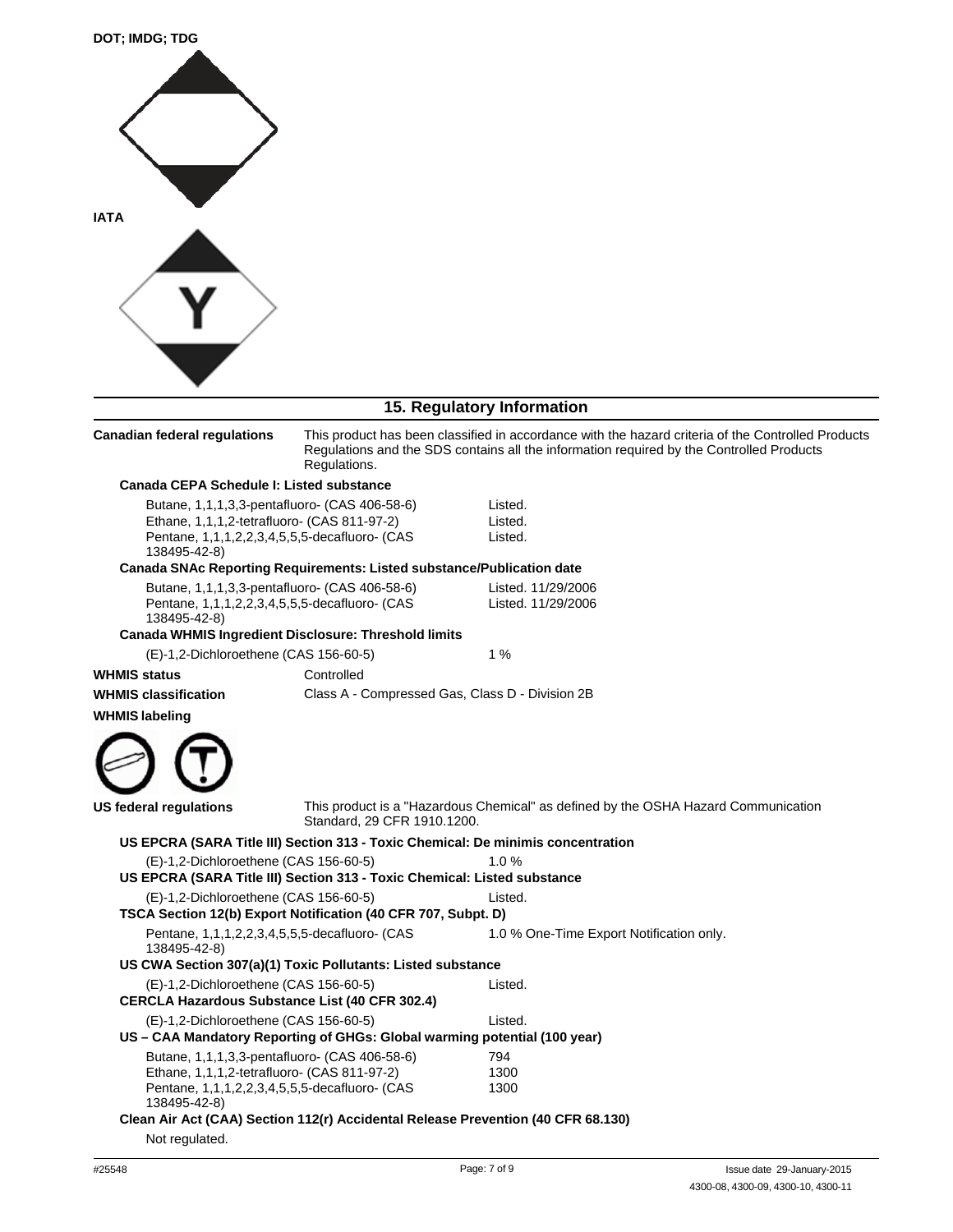|                                                                                                                                                                                                        | Clean Air Act (CAA) Section 112 Hazardous Air Pollutants (HAPs) List                                                                                                                              |                                          |           |                        |
|--------------------------------------------------------------------------------------------------------------------------------------------------------------------------------------------------------|---------------------------------------------------------------------------------------------------------------------------------------------------------------------------------------------------|------------------------------------------|-----------|------------------------|
| Not regulated.<br>US CAA Section 612 SNAP Program: Listed substance                                                                                                                                    |                                                                                                                                                                                                   |                                          |           |                        |
| (E)-1,2-Dichloroethene (CAS 156-60-5)<br>Butane, 1,1,1,3,3-pentafluoro- (CAS 406-58-6)<br>Ethane, 1,1,1,2-tetrafluoro- (CAS 811-97-2)<br>Pentane, 1,1,1,2,2,3,4,5,5,5-decafluoro- (CAS<br>138495-42-8) | US CAA VOCs with Negligible Photochemical Activity: Listed substance                                                                                                                              | Listed.<br>Listed.<br>Listed.<br>Listed. |           |                        |
| Butane, 1,1,1,3,3-pentafluoro- (CAS 406-58-6)<br>Ethane, 1,1,1,2-tetrafluoro- (CAS 811-97-2)<br>Pentane, 1,1,1,2,2,3,4,5,5,5-decafluoro- (CAS<br>138495-42-8)                                          |                                                                                                                                                                                                   | Listed.<br>Listed.<br>Listed.            |           |                        |
| Superfund Amendments and Reauthorization Act of 1986 (SARA)                                                                                                                                            |                                                                                                                                                                                                   |                                          |           |                        |
| <b>Hazard categories</b>                                                                                                                                                                               | Immediate Hazard - Yes<br>Delayed Hazard - Yes<br>Fire Hazard - No<br>Pressure Hazard - No<br>Reactivity Hazard - No                                                                              |                                          |           |                        |
| <b>SARA 302 Extremely</b><br>hazardous substance                                                                                                                                                       | No                                                                                                                                                                                                |                                          |           |                        |
| SARA 311/312 Hazardous<br>chemical                                                                                                                                                                     | No                                                                                                                                                                                                |                                          |           |                        |
| SARA 313 (TRI reporting)<br><b>Chemical name</b>                                                                                                                                                       |                                                                                                                                                                                                   | <b>CAS number</b>                        | % by wt.  |                        |
| (E)-1,2-Dichloroethene                                                                                                                                                                                 |                                                                                                                                                                                                   | 156-60-5                                 | $40 - 70$ |                        |
| Other federal regulations                                                                                                                                                                              |                                                                                                                                                                                                   |                                          |           |                        |
| <b>Safe Drinking Water Act</b><br>(SDWA)                                                                                                                                                               | Not regulated.                                                                                                                                                                                    |                                          |           |                        |
| <b>Food and Drug</b><br><b>Administration (FDA)</b>                                                                                                                                                    | Not regulated.                                                                                                                                                                                    |                                          |           |                        |
| US state regulations                                                                                                                                                                                   | California Safe Drinking Water and Toxic Enforcement Act of 1986 (Proposition 65): This material<br>is not known to contain any chemicals currently listed as carcinogens or reproductive toxins. |                                          |           |                        |
|                                                                                                                                                                                                        | US - California Hazardous Substances (Director's): Listed substance                                                                                                                               |                                          |           |                        |
| (E)-1,2-Dichloroethene (CAS 156-60-5)                                                                                                                                                                  | US - California Proposition 65 - Carcinogens & Reproductive Toxicity (CRT): Listed substance                                                                                                      | Listed.                                  |           |                        |
| Not listed.                                                                                                                                                                                            |                                                                                                                                                                                                   |                                          |           |                        |
|                                                                                                                                                                                                        | US - Illinois Chemical Safety Act: Listed substance                                                                                                                                               |                                          |           |                        |
| (E)-1,2-Dichloroethene (CAS 156-60-5)                                                                                                                                                                  | US - Louisiana Spill Reporting: Listed substance                                                                                                                                                  | Listed.                                  |           |                        |
| (E)-1,2-Dichloroethene (CAS 156-60-5)<br>US - Minnesota Haz Subs: Listed substance                                                                                                                     |                                                                                                                                                                                                   | Listed.                                  |           |                        |
| (E)-1,2-Dichloroethene (CAS 156-60-5)                                                                                                                                                                  | Ethane, 1,1,1,2-tetrafluoro- (CAS 811-97-2)<br>US - New Jersey RTK - Substances: Listed substance                                                                                                 | Listed.<br>Listed.                       |           |                        |
| (E)-1,2-Dichloroethene (CAS 156-60-5)                                                                                                                                                                  | US - New York Release Reporting: Hazardous Substances: Listed substance                                                                                                                           | Listed.                                  |           |                        |
| (E)-1,2-Dichloroethene (CAS 156-60-5)                                                                                                                                                                  | US - Texas Effects Screening Levels: Listed substance                                                                                                                                             | Listed.                                  |           |                        |
| (E)-1,2-Dichloroethene (CAS 156-60-5)<br>138495-42-8)                                                                                                                                                  | Butane, 1,1,1,3,3-pentafluoro- (CAS 406-58-6)<br>Ethane, 1,1,1,2-tetrafluoro- (CAS 811-97-2)<br>Pentane, 1,1,1,2,2,3,4,5,5,5-decafluoro- (CAS                                                     | Listed.<br>Listed.<br>Listed.<br>Listed. |           |                        |
| US. Massachusetts RTK - Substance List                                                                                                                                                                 |                                                                                                                                                                                                   |                                          |           |                        |
| (E)-1,2-Dichloroethene (CAS 156-60-5)<br>US. Pennsylvania RTK - Hazardous Substances                                                                                                                   |                                                                                                                                                                                                   | Listed.                                  |           |                        |
| (E)-1,2-Dichloroethene (CAS 156-60-5)<br><b>US. Rhode Island RTK</b>                                                                                                                                   |                                                                                                                                                                                                   | Listed.                                  |           |                        |
| (E)-1,2-Dichloroethene (CAS 156-60-5)                                                                                                                                                                  |                                                                                                                                                                                                   | Listed.                                  |           |                        |
| <b>Inventory status</b>                                                                                                                                                                                |                                                                                                                                                                                                   |                                          |           |                        |
| Country(s) or region                                                                                                                                                                                   | Inventory name                                                                                                                                                                                    |                                          |           | On inventory (yes/no)* |
| Canada                                                                                                                                                                                                 | Domestic Substances List (DSL)                                                                                                                                                                    |                                          |           | Yes                    |